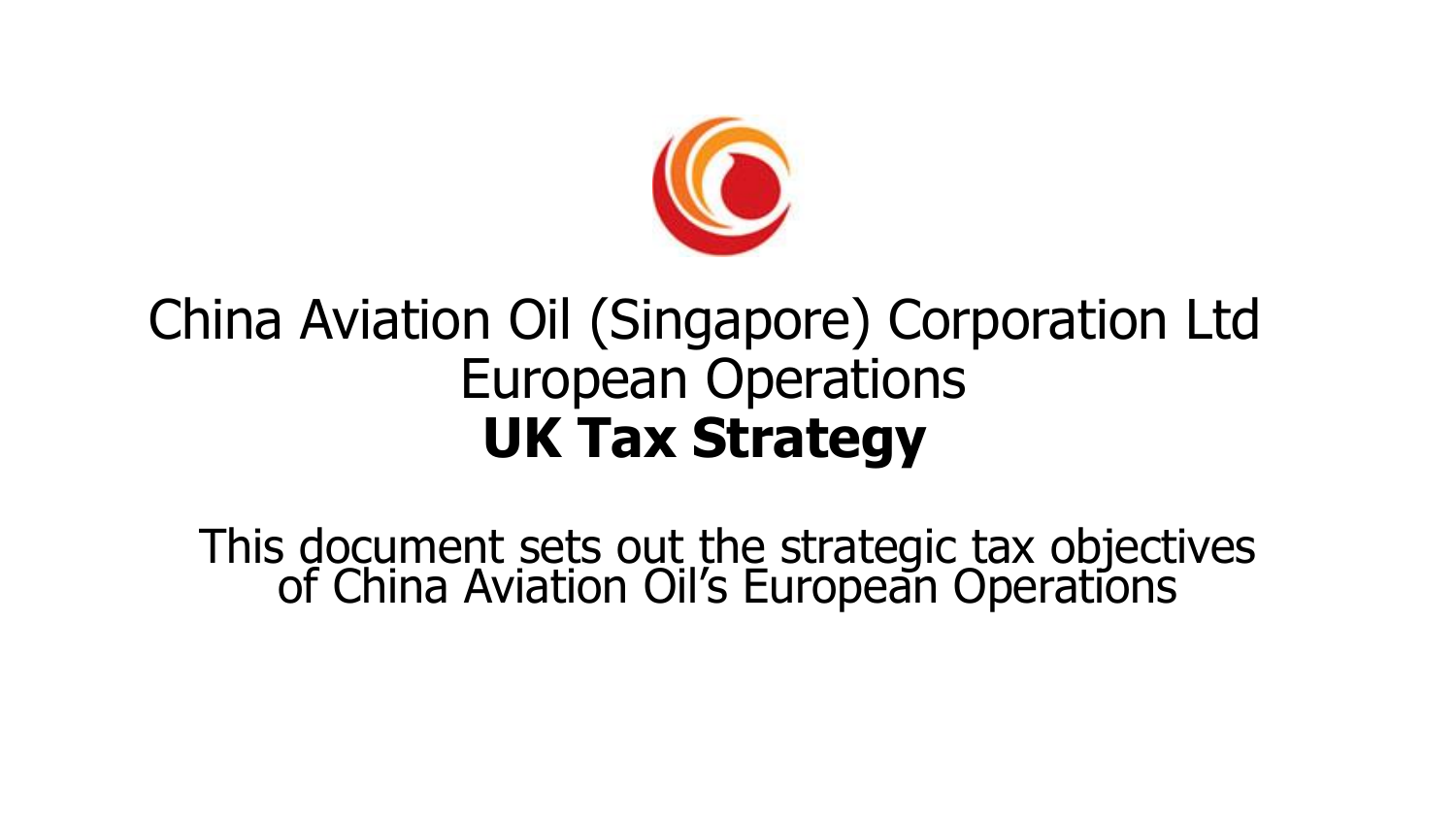# UK Tax Strategy

This document details the UK tax strategy of China Aviation Oil (Singapore) Corporation Ltd's European Operations ("CAO European Operations") which comprises China Aviation Oil (Europe) Limited ("CAOE") and China Aviation Fuel (Europe) Limited ("CAFEU") and has been published to comply with the duty under paragraph 22(2) of Schedule 19 of the UK Finance Act 2016 in respect of our current financial year. The UK tax strategy applies to all UK taxation matters of CAO European Operations, and has been reviewed and approved by the Boards of CAOE and CAFEU.

CAOE and CAFEU are wholly owned subsidiaries of China Aviation Oil (Singapore) Corporation Ltd ("CAO"). CAO is one of the largest physical jet fuel traders in the Asia Pacific region and the key supplier of imported jet fuel to China's civil aviation industry. CAO is headquartered in Singapore with global operations spanning key aviation markets in Asia, North America, Europe and an entrenched presence in China. CAO European Operations entails international trading and supply of jet fuel and other oil products.

We see it as our corporate responsibility to create lasting value for all stakeholders and are committed to conduct business in a responsible, legal, ethical and sustainable manner to achieve consistent growth and business performance wherever we do business globally. Our overall vision for tax is to manage risks appropriately in order to remain compliant, allowing us to achieve our wider corporate objectives of driving growth to deliver sustainable shareholder value.

#### **Risk management is an important cornerstone of the CAO European Operations, and we aim to continue operating a strong and effective foundation of risk management infrastructure**

We recognise the importance of good corporate governance and risk management processes in order to achieve sustainable value creation. We ensure that high standards of corporate governance, compliance and internal audit, as well as robust risk management are deeply entrenched within the organisation.

We operate in line with the CAO group's risk management framework, which comprises risk management policies, guidelines, procedures, processes, limits, as well as systems of internal control, which are put in place to identify, measure and control various risks, including taxation risk. There is a three-tier management and control structure which sets out responsibilities at Board, Management and operational level, and an established system of compliance oversight and internal controls based on the Committee of Sponsoring Organisations of the Treadway Commission ("COSO") framework. Taxation risk, in particular, is managed in line with the CAO group's risk management framework and is considered comprehensively through the assessment of the operation and legal risk types. The defined corporate governance structure ensures that tax information and risk are reported and escalated appropriately.

The General Manager, or the equivalent, and the Finance Manager of CAO European Operations are responsible for the implementation of the group risk management framework for CAO European Operations, and the day-to- day management and oversight of UK taxation risks, with the support of external tax advisers. Tax risk management activities form part of work to comply with the UK's Senior Accounting Officer ("SAO") legislation, and include the ongoing identification and assessment of UK taxation risks taking into account the size and complexity of CAO European Operations, and the development and monitoring of an internal control system to ensure UK taxation risk is managed in line with the tax risk appetite. Tax risks and mitigating controls are documented in risk and control matrices prepared through a formal process undertaken in consultation with external tax advisers.

Tax risk appetite of CAO European Operations is aligned with the CAO Code of Conduct and Ethics, and is consistent with the overall business objective to create lasting value for all stakeholders. Failure to mitigate tax risks could pose reputational risks to the Group and hinder sustainable growth and development. We take on a prudent approach in managing risk, and is focused on ensuring full compliance with all applicable tax legislation (including the UK), and obtaining certainty of compliance through engagement, where required, with qualified external tax advisers and Her Majesty's Revenue and Customs ("HMRC"). Any tax risks identified are immediately communicated and escalated to CAO Senior Management and all relevant functional departments in CAO.